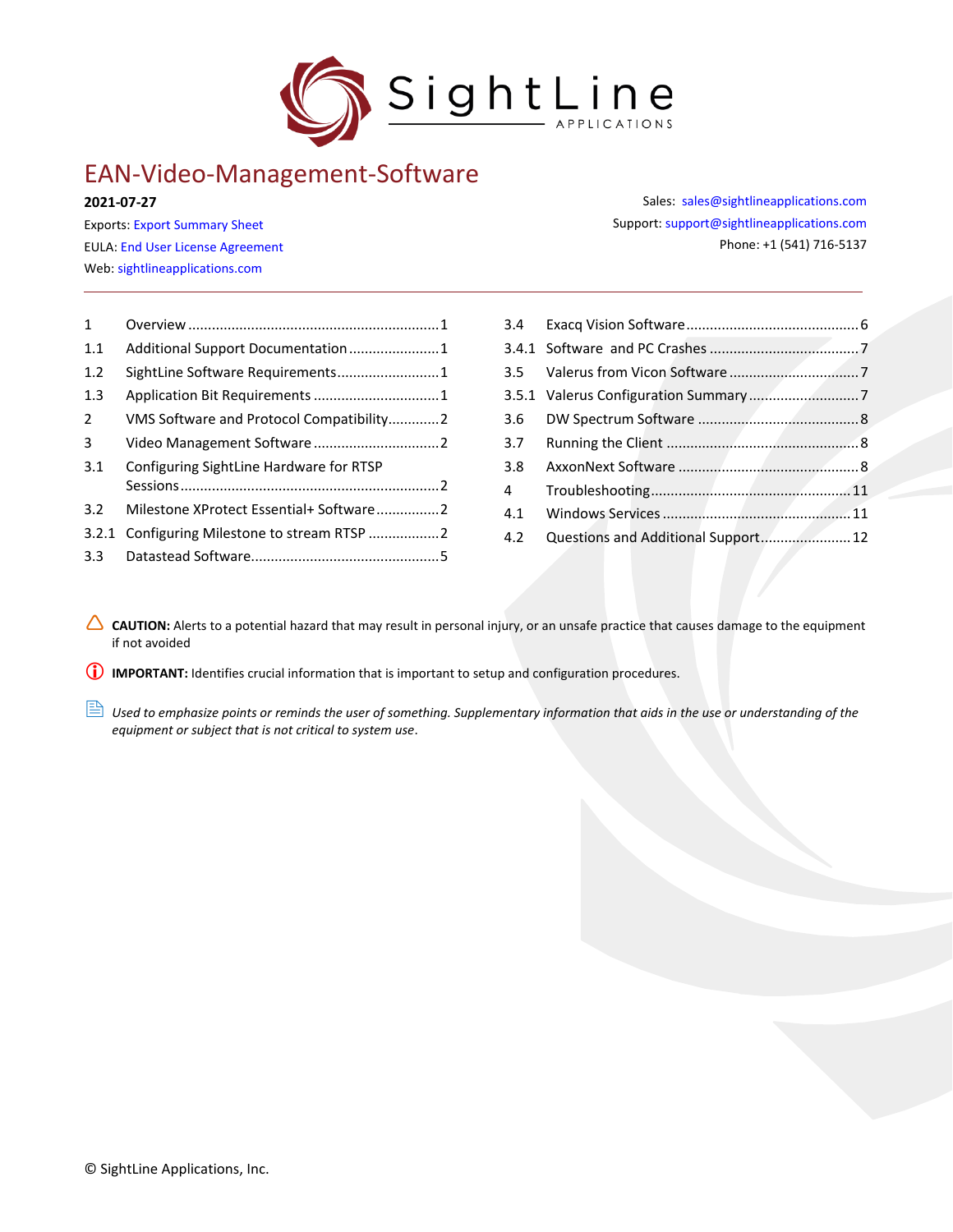

# <span id="page-1-0"></span>**1 Overview**

This document reviews third party Video Management Software (VMS) packages that connect and receive video from SightLine products.

# <span id="page-1-1"></span>**1.1 Additional Support Documentation**

Additional Engineering Application Notes (EANs) can be found on the [Documentation](https://sightlineapplications.com/documentation/) page of the SightLine Applications website.

The [Panel Plus User Guide](https://sightlineapplications.com/downloads/) provides a complete overview of settings and dialog windows located in the Help menu of the Panel Plus application.

The Interface Command and Control [\(IDD\)](http://sightlineapplications.com/idd/) describes the native communications protocol used by the SightLine Applications product line. The IDD is also available as a PDF download on the [Documentation](https://sightlineapplications.com/documentation/) page under Software Support Documentation.

# <span id="page-1-2"></span>**1.2 SightLine Software Requirements**

Recommend firmware version 2.23.10 and above.

**IMPORTANT:** The Panel Plus software version should match the firmware version running on the board. Firmware and Panel Plus software versions are available on the [Software Download](https://sightlineapplications.com/downloads/) page.

# <span id="page-1-3"></span>**1.3 Application Bit Requirements**

The functions described in this EAN require Application Bits (app bits) purchased from SightLine. App bits are enabled with a license file provided by SightLine at initial unit purchase or during a license upgrade process. License files use a hardware ID that is applicable to a specific hardware serial number. For questions and upgrade support contact [Sales.](mailto:sales@sightlineapplications.com)

| <b>Function</b>          | <b>Initial Software Release</b> | <b>Required Application Bit(s) v7 License</b>                    |
|--------------------------|---------------------------------|------------------------------------------------------------------|
| Encoding $\vert$ 2.22.xx |                                 | Encoding (H.264) 0x0000 0004                                     |
|                          |                                 | Optional add for H.265 (4000 only): Encoding (H.265) 0x0001 0004 |

#### **Table 1: Application Bits Requirement Table**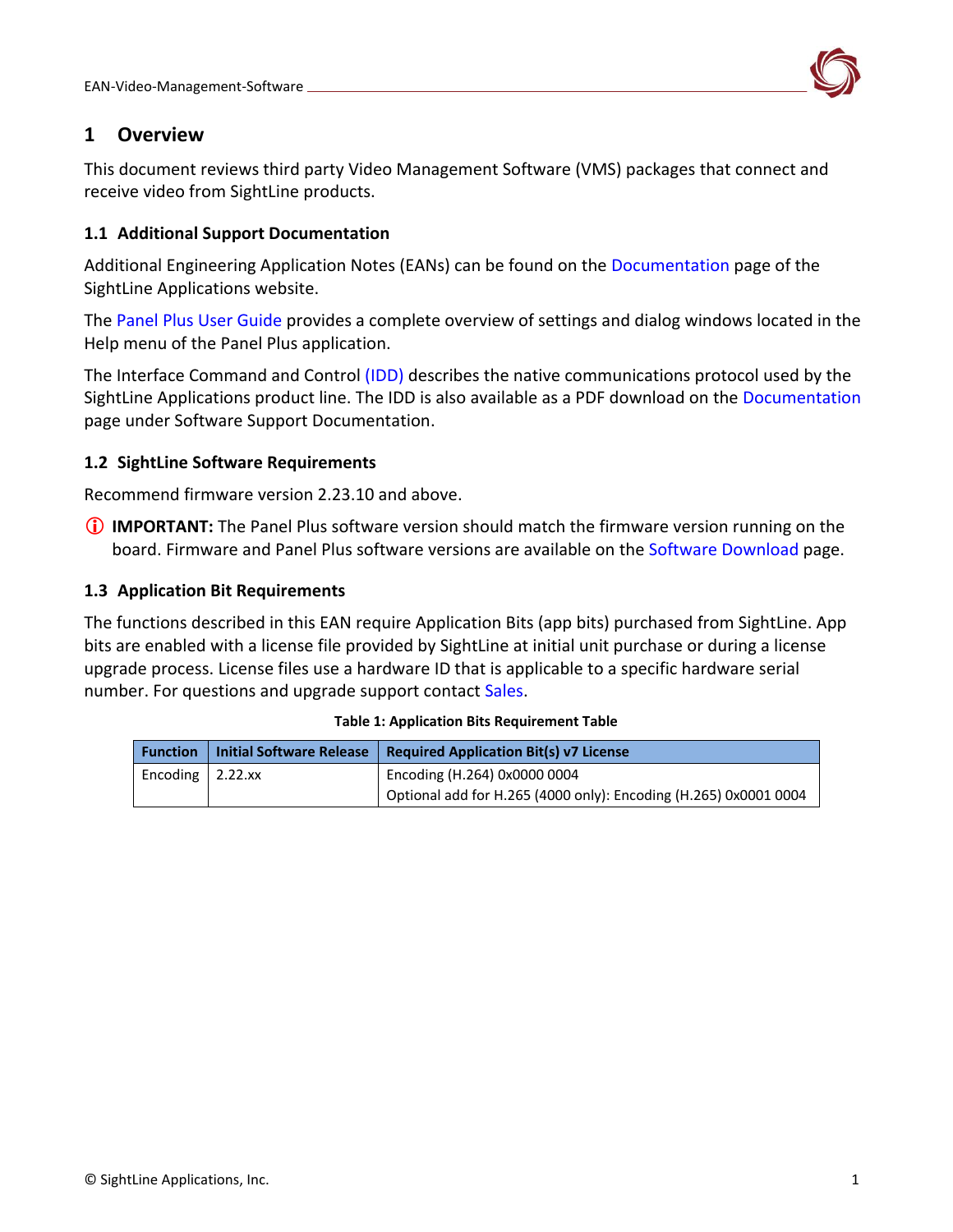# <span id="page-2-0"></span>**2 VMS Software and Protocol Compatibility**

| <b>RTP MJPEG</b>                   | <b>RTP MJPEG</b> | <b>RTP H.264</b> | <b>RTP MPEG2-TS</b><br>H.264 | <b>RTP MPEG2-TS</b><br>MPEG-4 | <b>TCP Mode</b> | <b>Multicasting</b>                           |
|------------------------------------|------------------|------------------|------------------------------|-------------------------------|-----------------|-----------------------------------------------|
| <b>Milestone</b>                   | <b>YES</b>       | <b>YES</b>       | NO.                          | NO.                           | <b>YES</b>      | NO.                                           |
| <b>DW Spectrum</b>                 | <b>YES</b>       | <b>YES</b>       | NO.                          | NO.                           | <b>YES</b>      | <b>NO</b>                                     |
| <b>Vicon-Valerus</b>               | <b>YES</b>       | <b>YES</b>       | NO.                          | NO.                           | NO.             | <b>NO</b>                                     |
| <b>ExacqVision</b>                 | <b>YES</b>       | <b>YES</b>       | NO.                          | NO.                           | <b>YES</b>      | <b>NO</b>                                     |
| <b>Luxriot</b><br>software)        | <b>YES</b>       | <b>YES</b>       | NO.                          | NO.                           | <b>YES</b>      | <b>NO</b>                                     |
| <b>Video Insight</b><br><b>VMS</b> | <b>NT</b>        | ΝT               | <b>NT</b>                    | NT                            | NT              | <b>NT</b>                                     |
| <b>Mobotix</b>                     | <b>NS</b>        | <b>NS</b>        | <b>NS</b>                    | <b>NS</b>                     | <b>NS</b>       | <b>NS</b>                                     |
| <b>Axxonsoft</b>                   | <b>YES</b>       | <b>YES</b>       | <b>YES</b>                   |                               | <b>YES</b>      | <b>FAILED</b>                                 |
|                                    |                  |                  |                              |                               |                 | <b>RTSP</b> (NT=Not Tested, NS=Not Supported) |

#### **Table 2: Protocol Compatibility**

 $\triangleq$  When not using RTSP, use the SDP file to receive the stream.

# <span id="page-2-1"></span>**3 Video Management Software**

# <span id="page-2-2"></span>**3.1 Configuring SightLine Hardware for RTSP Sessions**

Before using any type of Video Management Software, the SightLine hardware will need to be configured for RTSP sessions. See the [EAN-RTSP](http://sightlineapplications.com/wp-content/uploads/EAN-RTSP.pdf) for more information.

# <span id="page-2-3"></span>**3.2 Milestone XProtect Essential+ Software**

A free thirty-day trial of [XProtect Essential+](https://www.milestonesys.com/solutions/platform/try-our-software/) is available from the Milestone website (registration is required). Follow the instructions from the manufacturer to install the client and server software.

# <span id="page-2-4"></span>**3.2.1 Configuring Milestone to stream RTSP**

- 1. Open the XProtect management client.
- 2. From the site navigation sidebar, expand the server tree and select *Recording Servers*.
- 3. Right click the server entry in the *Recording Servers* tree and select *Add Hardware*.
- 4. Once the *Add Hardware* wizard has launched, select *Manual* and click *Next* to continue.

C Manual Detects hardware models for manually entered IP addresses and host names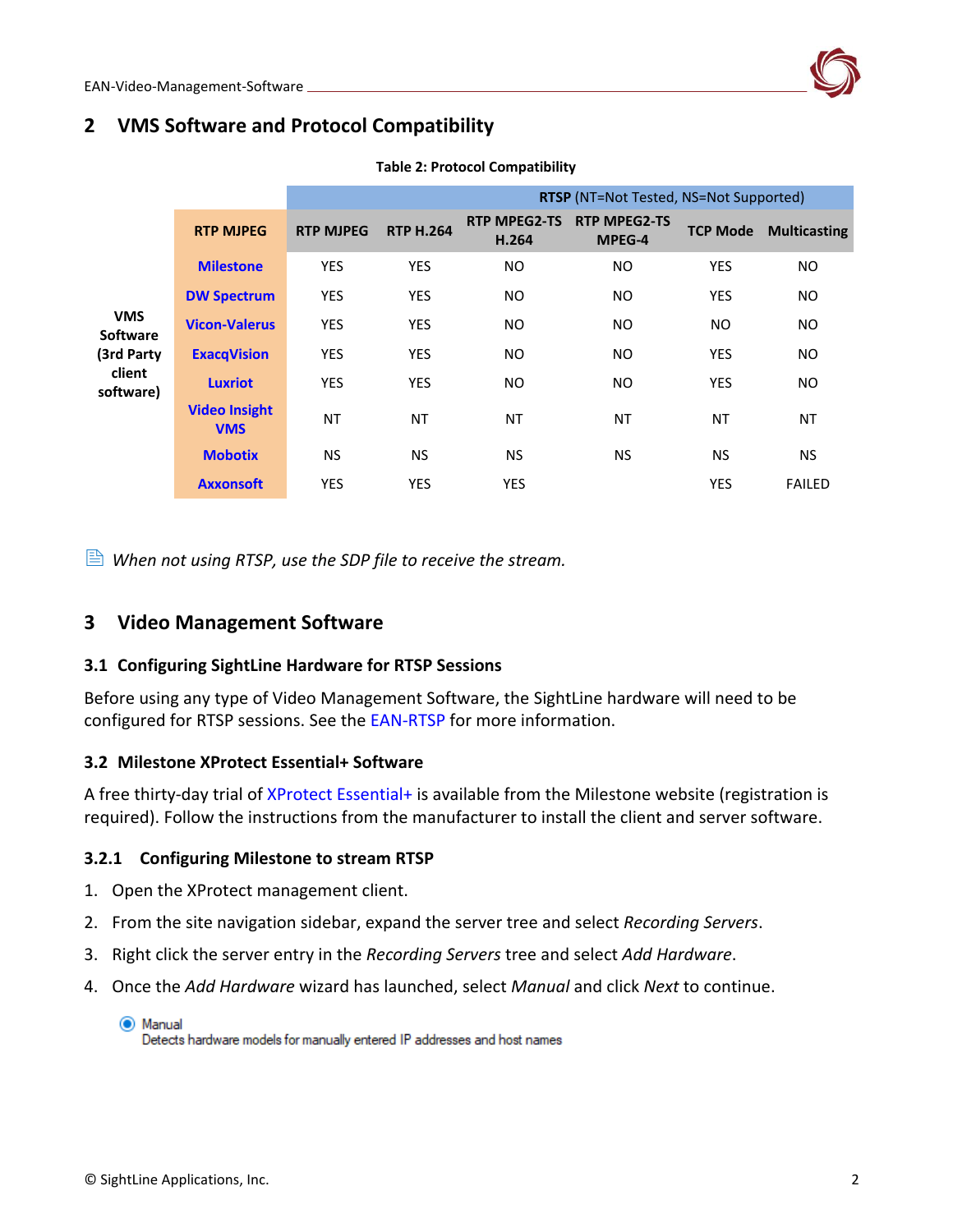

5. If RTSP authentication is configured, enter credentials to connect to the RTSP server. Disregard the *(Factory Default)* entry. These credentials cannot be modified or removed. Click *Next* to proceed.



- *Ignore the (Factory Default) entry in the credentials list*.
- 6. Expand the *Universal* category in the driver list. Select the *Universal 1 channel driver* (1500-OEM, 4000-OEM, or single channel 3000-OEM) or *Universal 16 channels driver* (dual channel 3000-OEM). Click *Next* to continue.

| ⊟∙∏Universal                      | 1500-OEM / 3000-OEM (single |
|-----------------------------------|-----------------------------|
| $\Box$ Universal 1 channel driver |                             |
| - Universal 16 channels driver ←  | 3000-OEM (dual channel)     |

7. Enter the IP address of the video processing board and port 554. Select the appropriate universal driver from drop-down menu and click *Next* to proceed.

1500-OEM, 4000-OEM, and 3000-OEM (single channel):

|                       | - on | model<br>וטומר              |  |
|-----------------------|------|-----------------------------|--|
| 192<br>1 <sub>b</sub> | 554  | channel driver<br>Universal |  |

3000-OEM (dual channel):

|    |     | P <sub>on</sub> | Hardware model               |  |
|----|-----|-----------------|------------------------------|--|
| I۱ | 192 | 554             | Universal 16 channels driver |  |

- 8. The wizard will detect and add the configured device. Click *Next* when the process is complete.
- 9. Enable the root hardware device and camera port 1 (1500-OEM, 4000-OEM and single channel 3000-OEM) or camera ports 1-2 (dual channel 3000-OEM). Uncheck all other devices and click *Next* to continue.

| Hardware to Add                              |                         | Enabled                       | Name                                                    |
|----------------------------------------------|-------------------------|-------------------------------|---------------------------------------------------------|
| Universal 16 channels driver - 192.168.1.178 |                         |                               |                                                         |
| <b>Read Hardware:</b>                        |                         | $\rightarrow$ $\vee$          | Universal 16 channels driver (192.168.1.178)            |
| Camera port 1:                               |                         | $\rightarrow$ $\triangledown$ | Universal 16 channels driver (192.168.1.178) - Camera 1 |
| Camera port 2:                               | 3000-OEM (dual channel) | ◆▽                            | Universal 16 channels driver (192.168.1.178) - Camera 2 |

10. Select a default group for the camera(s) and click *Finish* to close the *Add Hardware* wizard.

Click the folder to select a default group for the camera(s). Default camera group: The *Add Hardware* wizard cannot complete the device Default camera group setup process until each camera is assigned to a group.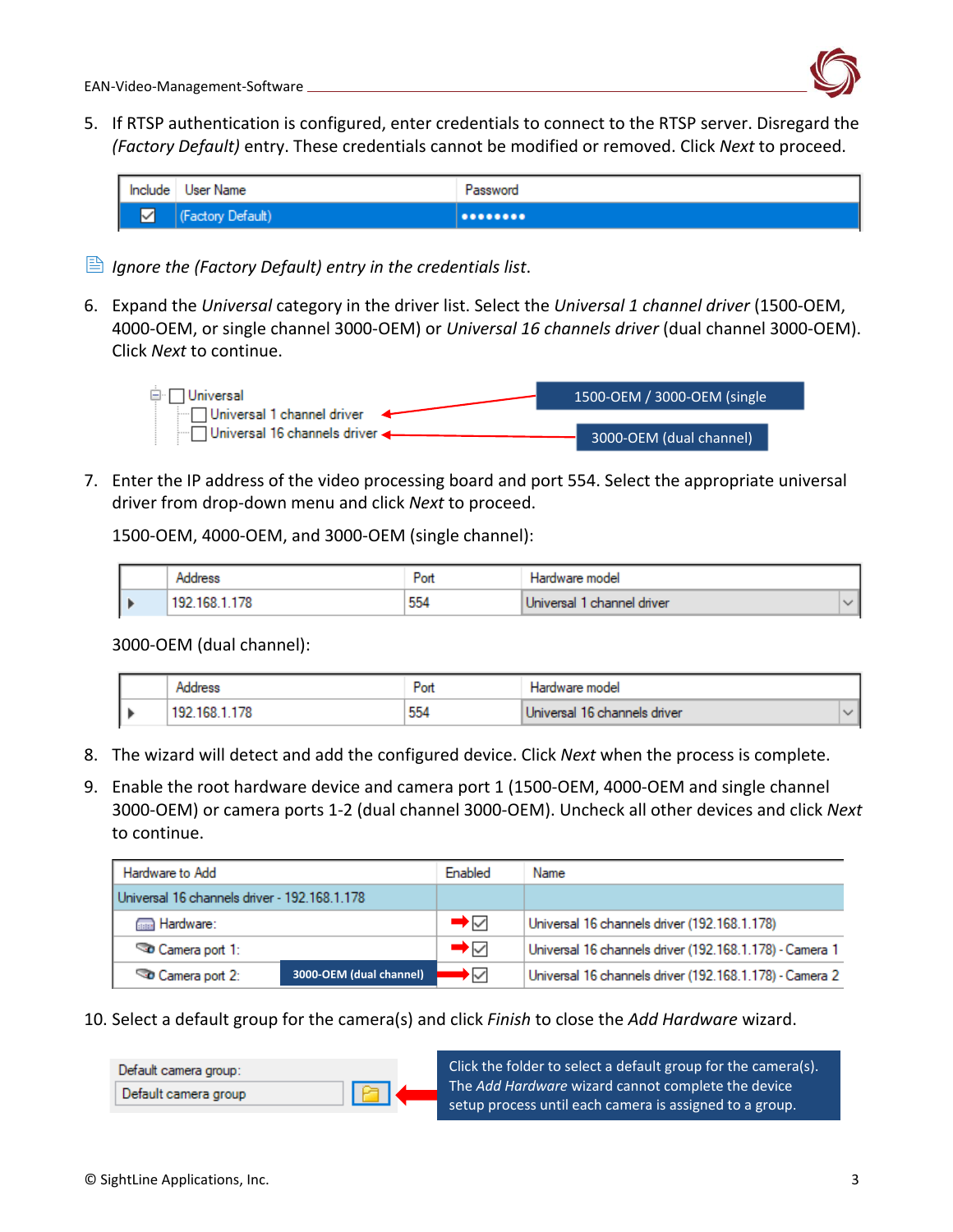

- 11. Expand the new *Universal* driver group in the *Recording Server* tree, right click on *Camera 1*, and uncheck *Enabled*.
- 12. Select the *Settings* tab within the *Properties* window and configure the following settings:
	- Delivery Mode*: Multipart Stream*
	- Keep Alive type: *Default*
	- Retrieval Mode: *Streaming*
	- Video stream 1 / Codec: *H264*
	- Video stream 1 / Connection URL*:*
		- Leave blank for 1500-OEM
		- Leave blank for 4000-OEM
		- **EXEC** Leave blank for 3000-OEM Network 0
		- /*net1* for 3000-OEM Network 1
	- Video stream 1 / RTSP Port: *554*
	- Video stream 1 / Streaming Mode: *RTP over RTSP (TCP)*

|   | General                                      |                  |  | v | General               |                     |  |  |  |  |
|---|----------------------------------------------|------------------|--|---|-----------------------|---------------------|--|--|--|--|
|   | Delivery Mode                                | Multipart Stream |  |   | Delivery Mode         | Multipart Stream    |  |  |  |  |
|   | Keep Alive type                              | Default          |  |   | Keep Alive type       | Default             |  |  |  |  |
|   | Retrieval Mode                               | Streaming        |  |   | Retrieval Mode        | Streaming           |  |  |  |  |
| v | Video stream 1                               |                  |  | v | Video stream 1        |                     |  |  |  |  |
|   | Codec                                        | H <sub>264</sub> |  |   | Codec                 | H <sub>264</sub>    |  |  |  |  |
|   | <b>Connection URI</b>                        |                  |  |   | <b>Connection URI</b> | /net1               |  |  |  |  |
|   | <b>RTSP Port</b>                             | 554              |  |   | <b>RTSP Port</b>      | 554                 |  |  |  |  |
|   | RTP over RTSP (TCP)<br><b>Streaming Mode</b> |                  |  |   | <b>Streaming Mode</b> | RTP over RTSP (TCP) |  |  |  |  |

**Example Net0 RTSP Configuration 1500-OEM / 3000-OEM / 4000-OEM** **Example Net1 RTSP Configuration 3000-OEM**

- 13. Right click the camera entry in the *Recording Servers* tree and check *Enabled* to start streaming.
- *For dual channel 3000-OEM, repeat steps 11-13 for Camera 2 to configure network 1 streaming.*
- 14. When correctly configured, previews of the stream(s) will appear in the preview window (if shown).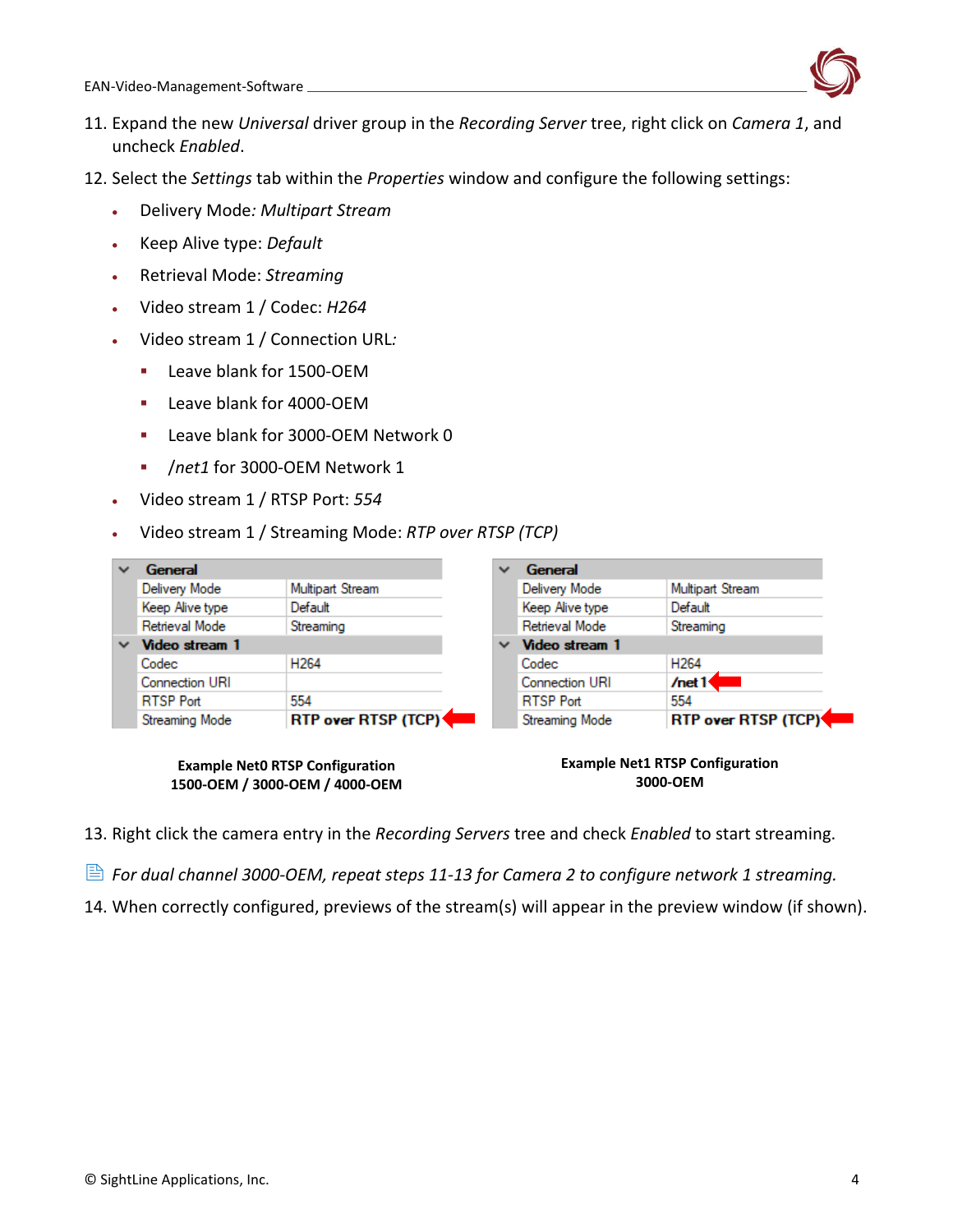

#### <span id="page-5-0"></span>**3.3 Datastead Software**

From the Datastead Software [website](http://www.datastead.com/products/rtsprtmpsrc.html) download and install the Datastead software package.

- 1. In the Datastead software:
	- a. Set *Video Source* to *IP camera*.
	- b. Set video source URL to the IP address of the SightLine hardware:
		- EXAMPLE:  $r \text{tsp}: / / 192.168.1.83$  ## 1500 and 3000
		- EXAMPLE: rtsp:// 192.168.1.83/net0 ## 3000
		- EXAMPLE: rtsp:// 192.168.1.83/net1 ## 3000

| video source LIP opporto Laudio<br>VIDEO SOURCE <sup>.</sup><br>IIP camera<br>▼ | Multipurpose Encoder   recording   WM streaming  <br>Preview<br>stop<br>resumel<br>$_{\text{pause}}$<br>start | play<br>'Frame rate'<br>10.00.<br>ok |
|---------------------------------------------------------------------------------|---------------------------------------------------------------------------------------------------------------|--------------------------------------|
| video source = video capture device<br>SELECT FIRST A VIDEO CAPTURE DEVICE      |                                                                                                               | video                                |
| video size / video subtype                                                      | video format (size and subtype combined)<br>0R                                                                | anald                                |
| video source = file or $\mathsf{URL}^+$<br>rtsp://192.168.1.83<br>liest open    |                                                                                                               | user:<br>password:                   |

- 2. Click the *IP cameras* tab.
- 3. Set the URL of the IP camera or network stream.
- 4. Click *Start preview* to begin streaming.



(e.g. for Axis PTZ commands, replace the last word of the the sample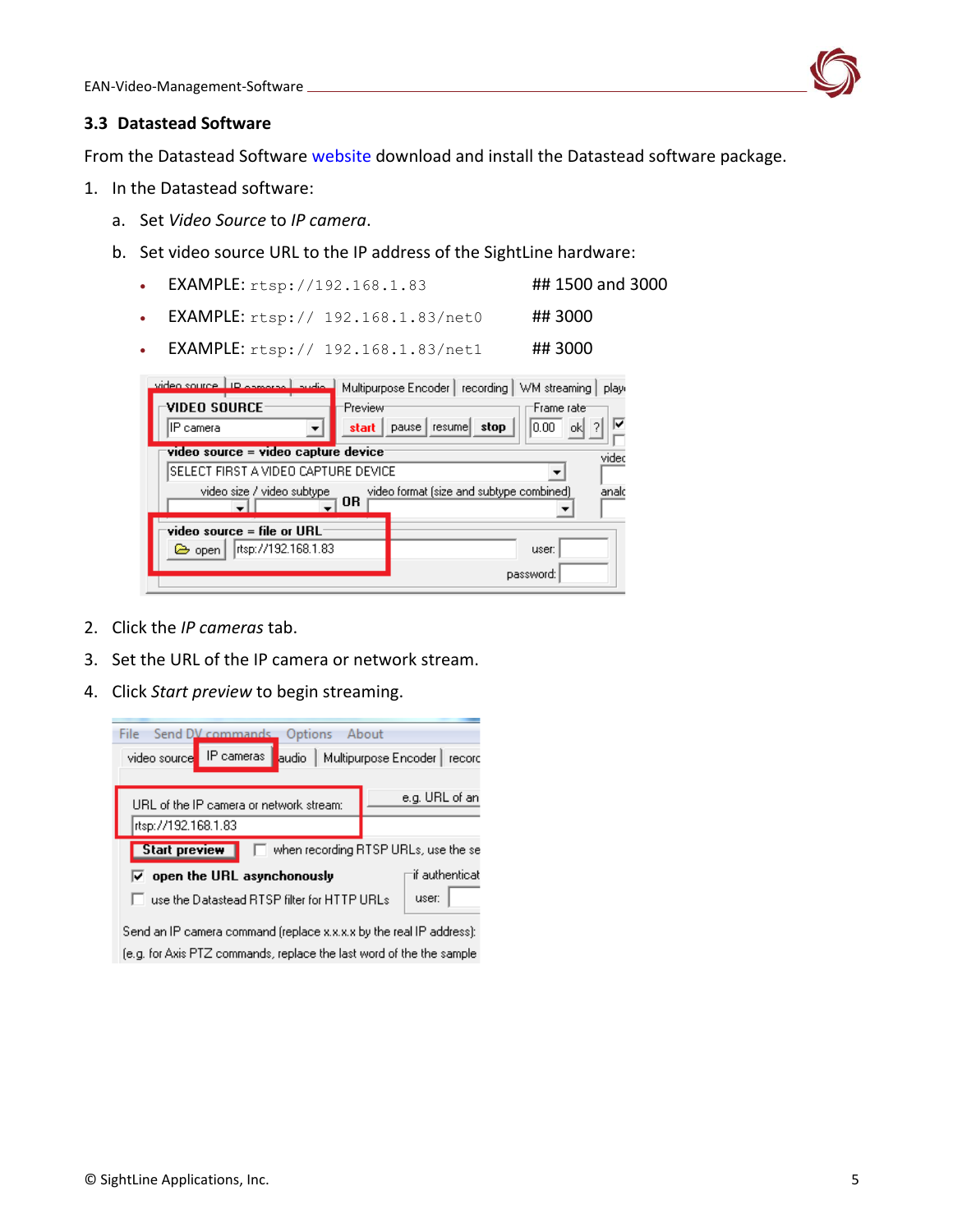

5. Click on the *Display* tab and enable the *no latency* option.

| ndsi | Options<br>About                                                           |                                                    |                |                                                               |              |           |                |                                                               |  |     |                                                     |
|------|----------------------------------------------------------------------------|----------------------------------------------------|----------------|---------------------------------------------------------------|--------------|-----------|----------------|---------------------------------------------------------------|--|-----|-----------------------------------------------------|
| as I | Multipurpose Encoder<br>audio                                              | recording   WM streaming   player                  |                | frame grabber   motion detection   overlays   video processin |              |           |                |                                                               |  |     | display  <br><b>Be</b>                              |
|      | BlackMagic Decklink output<br>don't close video window                     | display # selected:1<br>$\cap$ 1<br>G <sub>0</sub> | C <sub>2</sub> | $\bigcirc$ 3                                                  | $\bigcirc$ 4 |           | C <sub>5</sub> | C.6                                                           |  | 0.7 | $\bigcap$ 8                                         |
|      | adjust pixel aspect ratio<br>☞<br>change cursor (e.g.cross)<br>☞<br>border | $\nabla$ display active $\rightarrow$              |                | ∙display settings::<br>visible $\Box$<br>⊽<br>embedded<br>⊽   |              | auto size |                | $\overline{\nabla}$ mouse moves window<br>$\Box$ full screen. |  |     | $\Box$ stay on top $\triangledown$                  |
|      | transparency<br>show logo, e.g.:                                           | no latency<br>M<br>$(SyncPrew = sp\_disabeled)$    |                | -aspect ratio-<br>$\degree$ box                               |              |           |                | $\Box$ alphablending: $(0255)$                                |  |     | assign to monitor num<br>$\Box$ transp.color (hex): |
|      | background<br>logo.<br>sample                                              |                                                    |                | $\bigcirc$ no resize<br>$\epsilon$ stretch<br>$\Box$ pan-scan |              |           |                | pan-scan: (0100)                                              |  |     | e.g. pos. 20,<br>test pan-scan                      |

Video is shown in the preview window with basic information about the video codec.



# <span id="page-6-0"></span>**3.4 Exacq Vision Software**

From the [Exacq](https://exacq.com/tryexacqvision/) website download and install the Client and Server software applications.

- 1. After installing, open the client and click on the gears in the upper right corner.
- *2.* On the right panel, go to *exacqVision Server* » *Configure System* » *Add IP Cameras*.
- 3. Click *New*. Add the following IP camera information in the left panel:
	- a. Device Type: *RTSP*
	- b. Hostname/IP Address: *rtsp://<IP address>*
	- c. Username: *<blank>*
	- d. Password and Password Confirm: *<blank>*
- 4. The application adds the camera and displays the status as *connected*. Click *Apply*.
- 5. The camera recording and stream should appear below *Add IP Camera* on the right.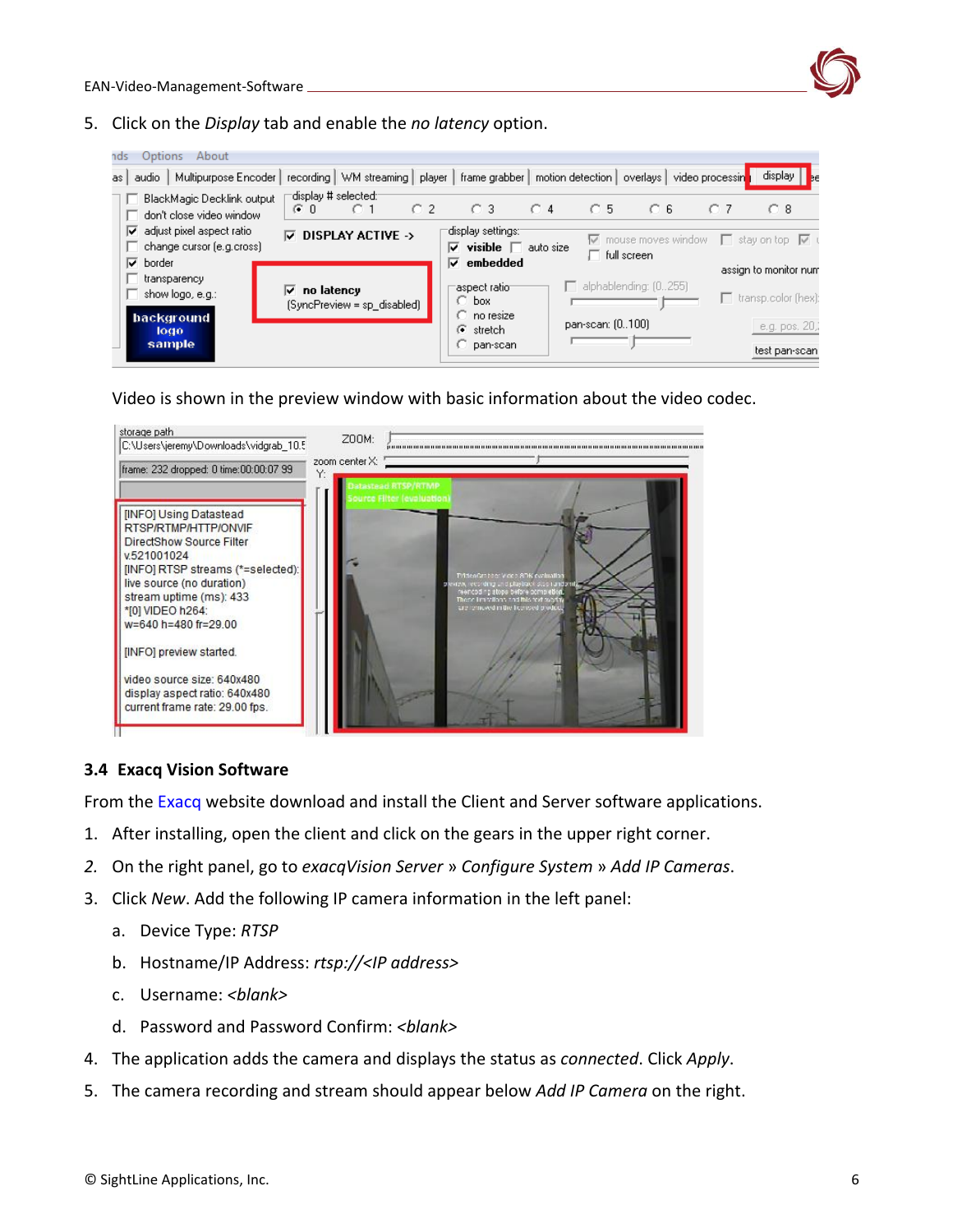

# <span id="page-7-0"></span>**3.4.1 Software and PC Crashes**

If the Exacq Vision application crashes and then causes the PC to crash when connecting to the board, try the following steps to keep the PC from crashing:

- 1. Run *services.msc*
- 2. Edit the properties in the *exacqVision Server* service.
- 3. Go to the *Recovery* tab and change the *Second failure* option to *Restart the service*.

# <span id="page-7-1"></span>**3.5 Valerus from Vicon Software**

From the [Vicon](http://www.vicon-security.com/products/valerus-vms/) website download and install the Valerus software application. Follow the installation instructions in the [Software Installation and Upgrade Guide.](http://www.vicon-security.com/wp-content/uploads/2017/01/Valerus_SW-Install-Guide.pdf)

- *For more information about the Valerus software application see the [User Guide.](http://www.vicon-security.com/wp-content/uploads/2017/03/Valerus-User-Guide.pdf)*
- 1. After installing the player and launcher, ensure the following Windows services are running:
	- Windows process activation service
	- World wide web publishing service
- 2. Launch the Valerus software application.
- 3. Choose A*ll-In-One* or *Application server*, and then save the settings.
- **E** Comprehensive configuration and user instructions are available in the [User Guide.](http://www.vicon-security.com/wp-content/uploads/2017/03/Valerus-User-Guide.pdf) A configuration *summary is shown in the next section.*

# <span id="page-7-2"></span>**3.5.1 Valerus Configuration Summary**

- 1. Open the Valerus launch application.
- 2. Open Internet Explorer 11 and enter the following:
	- URL bar: *localhost/login*
	- Username: *admin*
	- Password: *1234*
- 3. Add NVR first (in the *Discovered* list). Click *Add* and *Apply*.
- 4. Add the RTSP device manually (ONVIF devices are discovered automatically).
- 5. In the *Protocol* tab choose *Generic RTSP*. Enter the server details. Port *554* stays the same.
- 6. To stream the URL, enter: */net0 or /net1*
- 7. All other settings remain at their defaults. Click *Apply* and close. The software application connects to the RTSP server.
- 8. To view the video, the video player must be enabled. Go to *Resources* » *Video Channels* » *Channel properties* » *Show player*.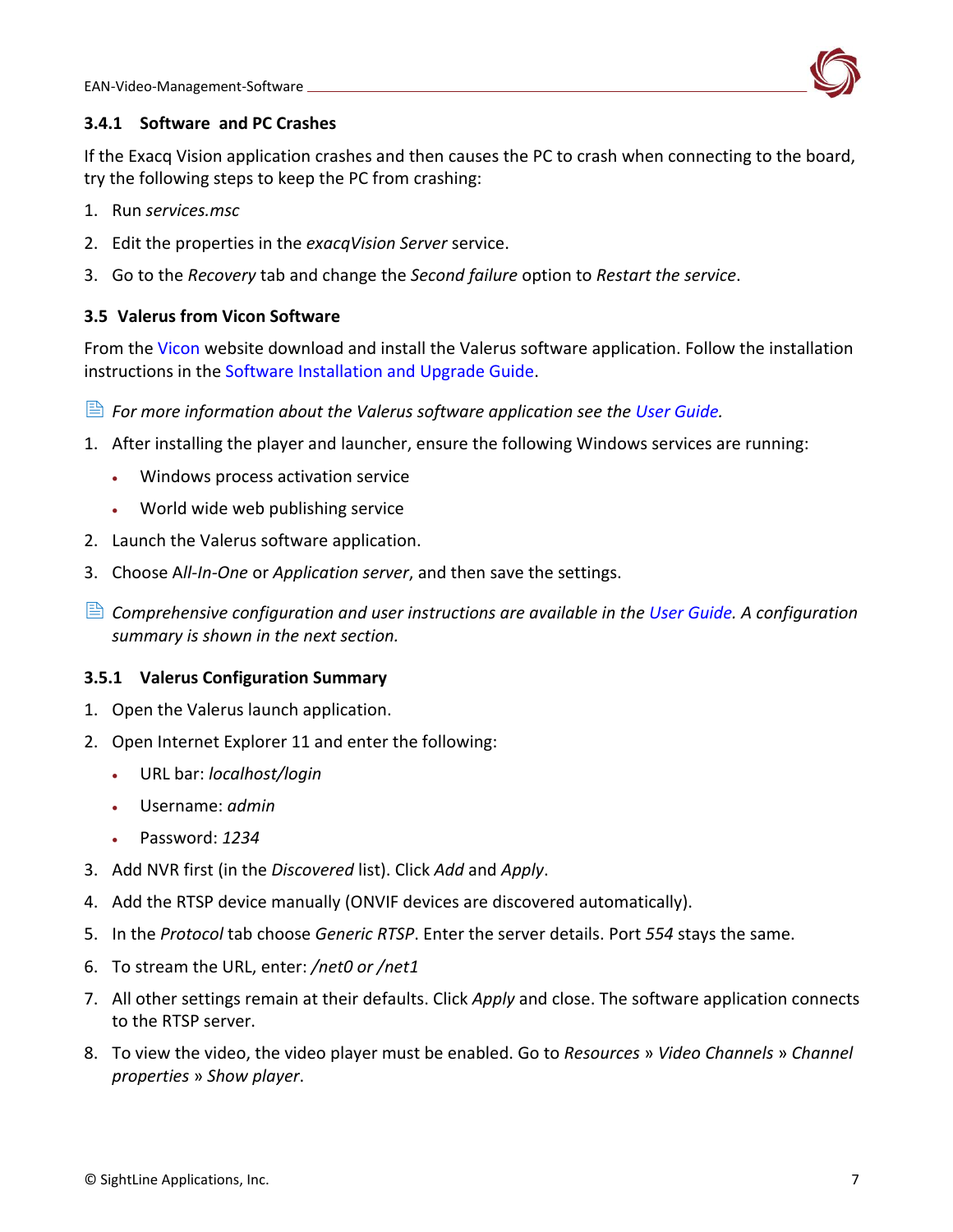

#### <span id="page-8-0"></span>**3.6 DW Spectrum Software**

DW Spectrum software is available from the [DW Spectrum](http://digital-watchdog.com/DW_Spectrum/) website.

 *The installer asks for an admin password and system name that the client will use to connect to the server.*

# <span id="page-8-1"></span>**3.7 Running the Client**

- 1. Run the client by clicking opening the DW Spectrum application.
- 2. Enter the admin password for the first time. The application automatically discovers ONVIF servers.
- 3. Add an RTSP camera by right clicking on *Servers* » *Add devices*.
- 4. Enter the RTSP URL and click *Scan* to add the new camera.
- 5. Double click on the newly added camera to view the video.

## <span id="page-8-2"></span>**3.8 AxxonNext Software**

Install the AxxonNext Software.

1. Select *Server and client*.



2. Select the following components.

| Components |                         | <b>State</b> | Install?                 |
|------------|-------------------------|--------------|--------------------------|
| $\boxplus$ | Prerequisites           |              |                          |
| Ξ          | <b>Drivers</b>          |              | $\overline{\mathcal{A}}$ |
|            | Guardant drivers        | Uninstalled  | $\overline{\mathbf{v}}$  |
| Θ          | <b>Base product</b>     |              | J                        |
|            | Axxon Detector Pack x64 | Uninstalled  |                          |
|            | Axxon Driver Pack x64   | Uninstalled  | $\sqrt{ }$               |
|            | AxxonNext               | Uninstalled  |                          |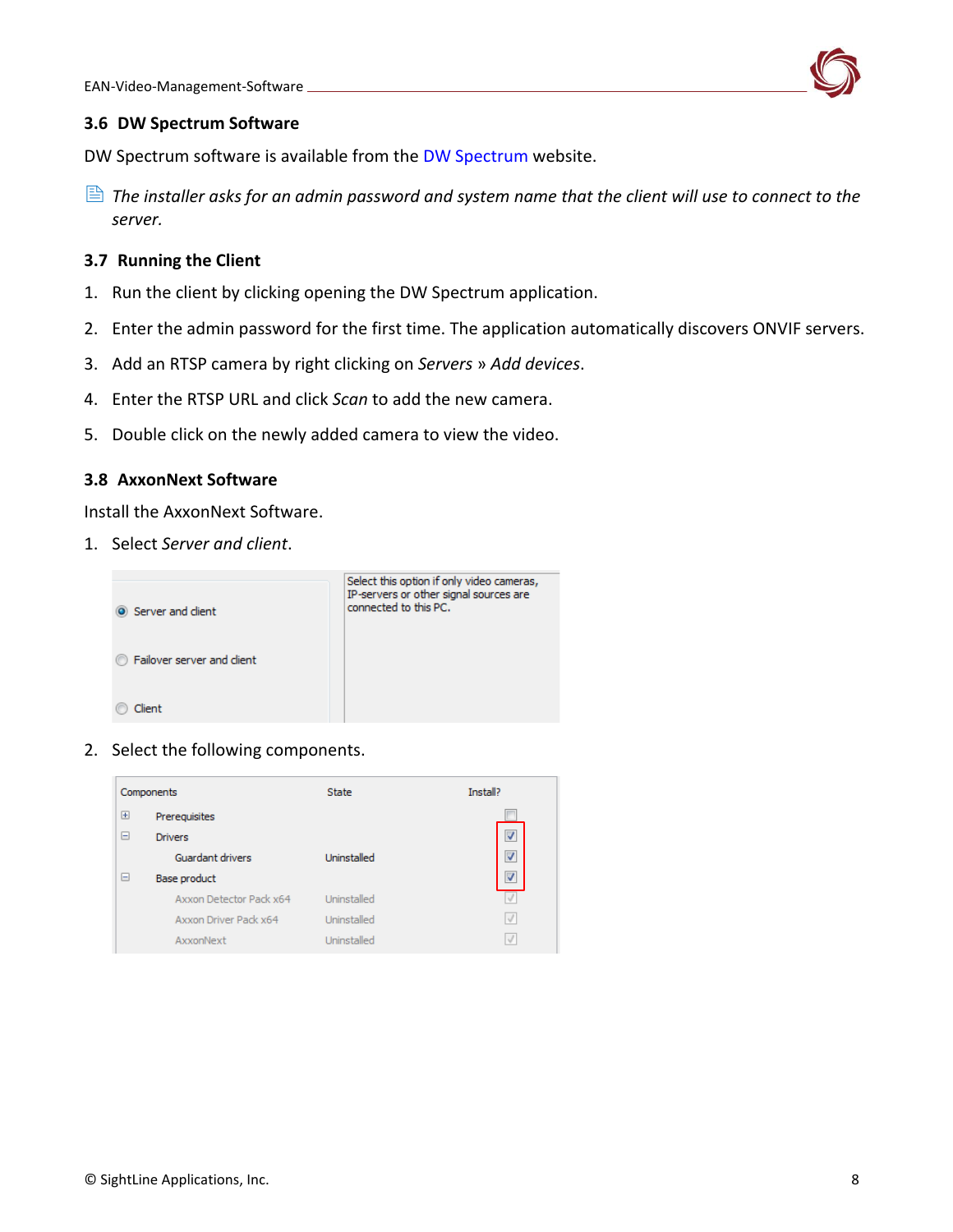

3. If prompted to trust the install, click *Install*.



4. Accept the default paths.



5. Accept the default port range settings.



6. Select *Server will be manually added*.

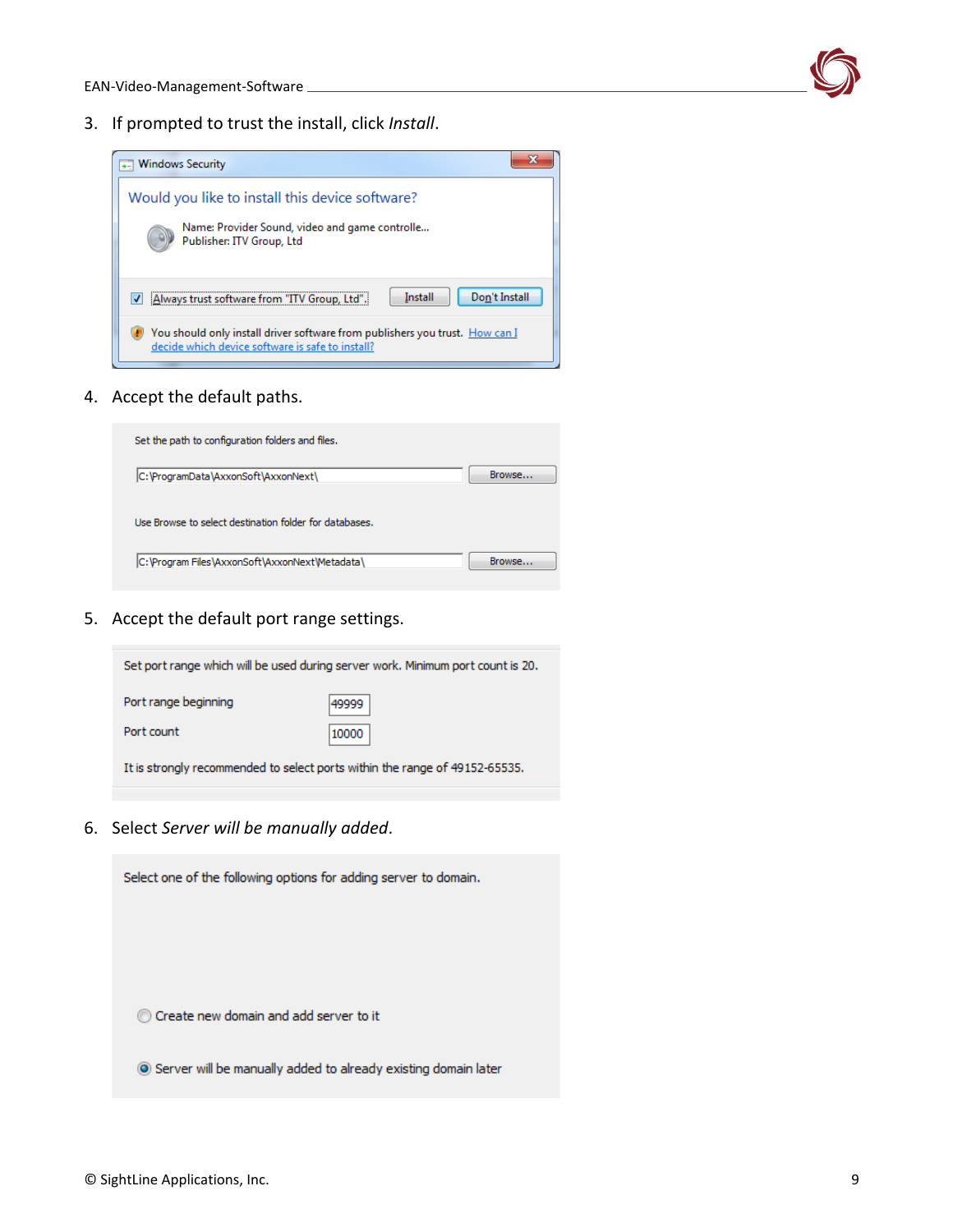

7. Confirm the AxxonNext software successfully installed.

AxxonNext v.4.0.0.4316 is successfully installed on your PC. Click Finish to exit. Attention! On starting the software package an authorization window will appear. Please specify the following default values in appropriate fields: User name: root Password: root

8. To start the server, click the *AxxonNext* icon from the desktop.



9. Login using the default credentials.

| Server name or IP address:  LOCALHOST |                        | 49999 |
|---------------------------------------|------------------------|-------|
| Username: root                        |                        |       |
|                                       | Default username: root |       |
| Password: <b>eeee</b>                 |                        |       |
|                                       | Default password: root |       |

10. Continue using the demo mode version of the application. Confirm any additional prompts.



11. To connect to the SightLine hardware, Click the *Devices* icon.

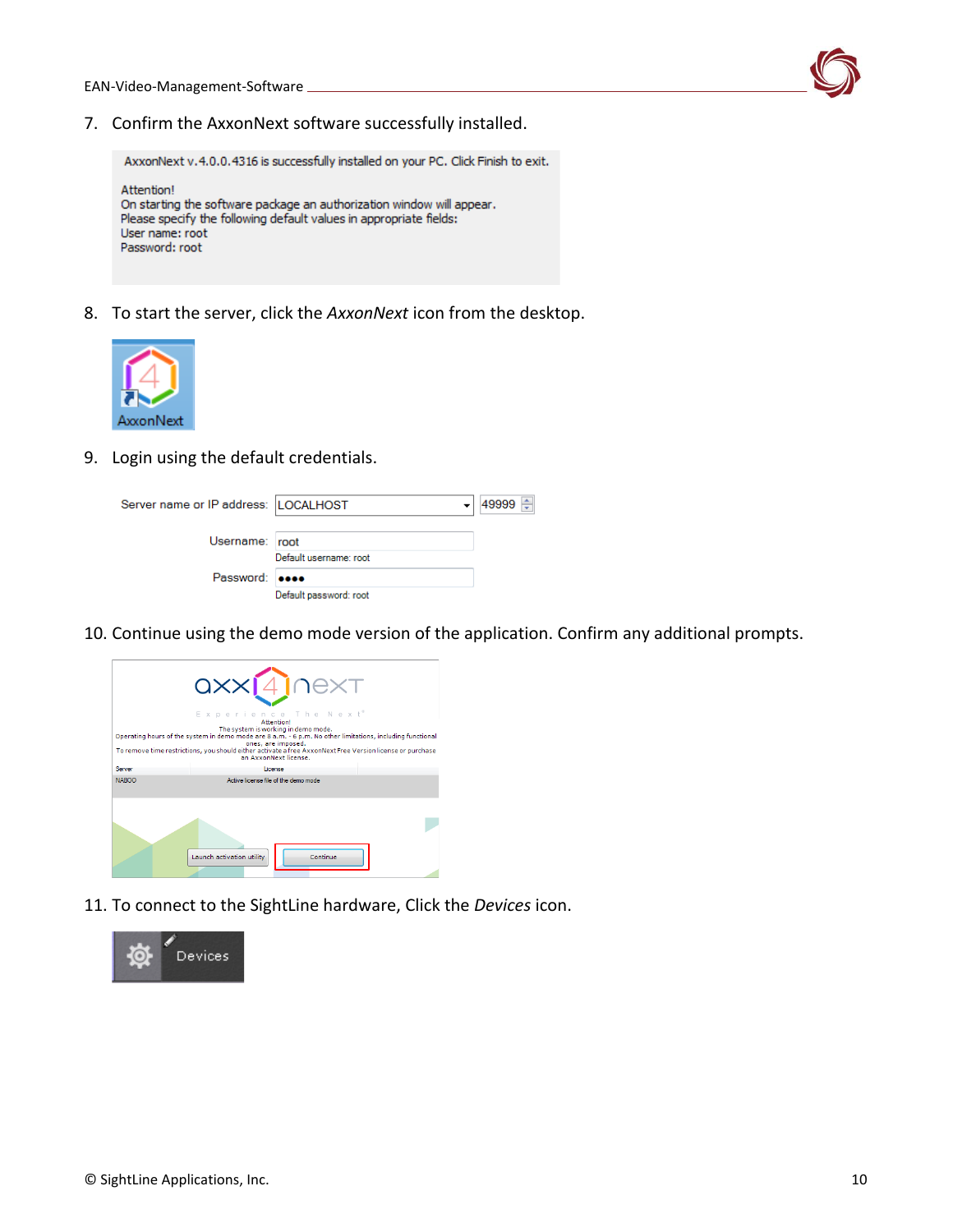

12. Select *Add device…*

| $\Box$ sightline    |  |  |  |  |
|---------------------|--|--|--|--|
|                     |  |  |  |  |
| NABOO<br>⊟          |  |  |  |  |
|                     |  |  |  |  |
| ∎ 1.Camera          |  |  |  |  |
|                     |  |  |  |  |
| Add device          |  |  |  |  |
|                     |  |  |  |  |
| Unallocated servers |  |  |  |  |
|                     |  |  |  |  |

13. Enter the following SightLine hardware IP address.

| Add device manually: |      |                    |  |  |  |  |  |
|----------------------|------|--------------------|--|--|--|--|--|
| IP address           | Port | Vendor             |  |  |  |  |  |
| 192.168.1.181        | 80   | <b>RTSP</b>        |  |  |  |  |  |
| Device type          |      | Model              |  |  |  |  |  |
| IP device            |      | <b>RTSP</b> Device |  |  |  |  |  |

14. Click the + button to add the device.



15. Once the device has been added, the video will start streaming.

# <span id="page-11-0"></span>**4 Troubleshooting**

#### <span id="page-11-1"></span>**4.1 Windows Services**

Many VMS packages leave additional support software hanging around. Disable extra services that may not be useful.

| <b>Offline Files</b>                                                                         |                 | The Offline   | Started         | Automatic   | Local Syste |  |  |  |  |
|----------------------------------------------------------------------------------------------|-----------------|---------------|-----------------|-------------|-------------|--|--|--|--|
| Plug and Play                                                                                |                 | Enables a c   | Started         | Automatic   | Local Syste |  |  |  |  |
| postgresql-9.5                                                                               |                 |               | Automatic       | Network S   |             |  |  |  |  |
| <b>O</b> Power                                                                               |                 | Manages p     | Started         | Automatic   | Local Syste |  |  |  |  |
| Print Spooler                                                                                |                 | Loads files t | Started         | Automatic   | Local Syste |  |  |  |  |
| Service name:                                                                                | postgresgl-9.5  |               |                 |             |             |  |  |  |  |
| Display name:                                                                                | postgresql-9.5  |               |                 |             |             |  |  |  |  |
| Description:                                                                                 |                 |               | 杰               |             |             |  |  |  |  |
| Path to executable:<br>"C:\Program Files\Common Files\AxxonSoft\PostgreSQL.NGP\bin\pg_ctl.e: |                 |               |                 |             |             |  |  |  |  |
| Startup type:                                                                                | <b>Disabled</b> |               |                 |             |             |  |  |  |  |
| SQL Server (SQLEXPRESS)<br>Provides sto<br>Network S<br><b>Disabled</b>                      |                 |               |                 |             |             |  |  |  |  |
| SQL Server VSS Writer                                                                        | Provides th     |               | <b>Disabled</b> | Local Syste |             |  |  |  |  |